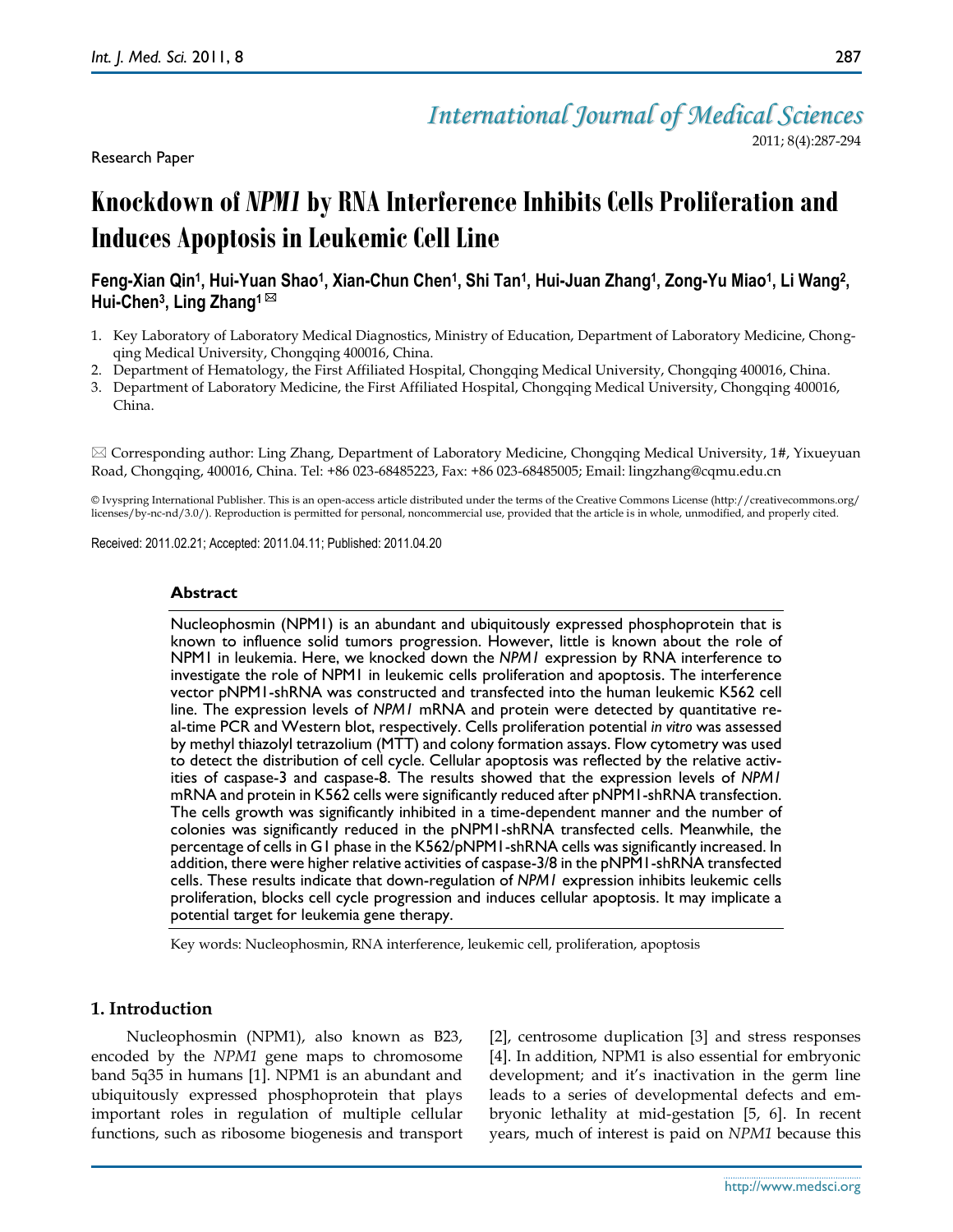gene implicated in human tumorigenesis. *NPM1* is frequently overexpression in solid tumors and has been proposed as a marker for ovarian [7], colon [8], gastric [9], prostate [10] and thyroid tumor [11]. The overexpression of *NPM1* also has been detected in leukemia blast and cell lines [12, 13]. In addition, *NPM1* is frequently involved in chromosomal translocation in hematological malignancies, forming fusion proteins (NPM1-ALK [14], NPM1-RARa [15] and NPM1-MLF1 [16]). So, the change involved in *NPM1* plays an important role in leukemiagenesis.

Accumulating evidences suggest NPM1 protein is one of the key elements in the regulation of nucleolar function. It involves in regulating the susceptibility of leukemia cells to chemotherapeutics or induction of cellular apoptosis. Overexpression of NPM1 was found to decrease the susceptibility of human HL-60 leukemic cells to retinoic acid (RA)-induced apoptosis [17], and to lead to resistance to RA- or TPA-induced differentiation [18], while the down-regulation of NPM1 made the cells more susceptible to BuONa-induced apoptosis [19]. Moreover, NPM1 also plays an important role in cellular mortalization via regulating the activity of telomerase [20]. Recently, some studies indicated that the mutation NPM1 aberrant in the cytoplasm of leukemia blasts would interfere with wild-type NPM1 functions by binding and recruiting them into cytoplasm which may contribute to its leukemiagenesis [21]. In conclusion, the complex behavior of the NPM1 protein demands further studies to better determine the molecular mechanisms and biological consequences of its altered expression in leukemia.

To elucidate the potential role of *NPM1* in leukemia, we used RNA interference to knock down the expression of *NPM1* in human leukemic K562 cells and detected the effect of *NPM1* gene silencing on cells proliferation, cell cycle distribution and cellular apoptosis.

# **2. Materials and Methods**

# **2.1 Cell line and culture conditions**

Human myelogenous leukemic K562 cells (purchased from the Shanghai Institutes for Biological Sciences) were routinely cultured in RPMI 1640 medium (Gibco, MD, USA) supplemented with 10% fetal bovine serum (FBS, Gibco, MD, USA) in a 5%  $CO<sub>2</sub>$ -humidified incubator at 37 °C.

#### **2.2 Construction interference vector**

For knock-down of *NPM1* genes by RNA interference, the following RNA oligos specific for *NPM1* coding region were used: 5'-AATGTCTGTACAG CCAACG-3' [22]. The oligonucleotides for shRNAs were then designed and the structure contained (5' to 3') a *BamHI* site, the sense sequence (italicized), a loop region, the antisense sequence (italicized), a termination sequence, a *ScaI* restriction site and a *Hind*Ⅲ cloning site (shNPM1 sense: 5'-GATCC*AATGTCTG TACAGCCAACG*TTCAAGACG*CGTTGGCTGTACAG ACATT*TTTTTGTCGAC-3'; antisense: 5'-AGCTTG TCGACAAAAA*AATGTCTGTACAGCCAACG*CGTCT TGAA*CGTTGGCTGTACAGACATT*G-3'). Oligonucleotides were annealed in 10 mM Tris and 20 mM NaCl (pH 7.6) by heating to 94 °C for 3 min followed by slowly cooling to room temperature. Double-stranded oligonucleotides were then inserted into the plasmid vector pGenesil-1 (Wuhan Genesil Biotechnology Co., Ltd., Wuhan, China) via *BamHI* and *Hind Ⅲ* restriction sites. As a negative control, a scrambled sequence of shRNA was constructed by the same strategy. The resulting shRNA expression plasmids were named pNPM1-shRNA and pshRNA-NC, respectively. Both of them can express enhanced green fluorescent protein (GFP). All clones were verified by DNA sequencing.

#### **2.3 Transient transfection**

The K562 cells  $(8.0 \times 10^5/\text{ml})$  in logarithmic growth phase were seeded in 6-well plate and transfected with Lipofectamin 2000/pNPM1-shRNA complexes which combined at a 1: 2.5 ratio. The complexes were incubated at room temperature for 20 min, and then added directly to the cells covered in a basic medium. After incubation at 37 °C for 6 h, the complexes were replaced by RPMI 1640 containing 10% FBS. The transfected cells were named as K562/pNPM1-shRNA. The control cells, K562/pshRNA-NC and K562-mock, were established similarly. Each transfection was performed in independent cultures and at different times. When transient transfection was performed for 48 h, the successfully transfected cells with GFP protein were verified by fluorescent microscopy. Cells transfection efficiency is reflected by the percentage of GFP-positive cells.

#### **2.4 Quantitative real-time PCR analysis**

Total RNA was extracted from cells in each group, and the quantitative real-time PCR (qRT-PCR) was performed using a SYBR Green reaction (TaKaRa, Tokyo, Japan) kit and a Rotor-Gene 6000 Real-Time PCR machine (Corbett Research, Sydney, Australia). The expression levels of *NPM1* were analyzed relative to the levels of the *β-actin* gene transcript. Sequences of the primers were as follows: *NPM1*: forward primers, 5'-ACTCCACCCTTTGCTTGGTTT-3' and re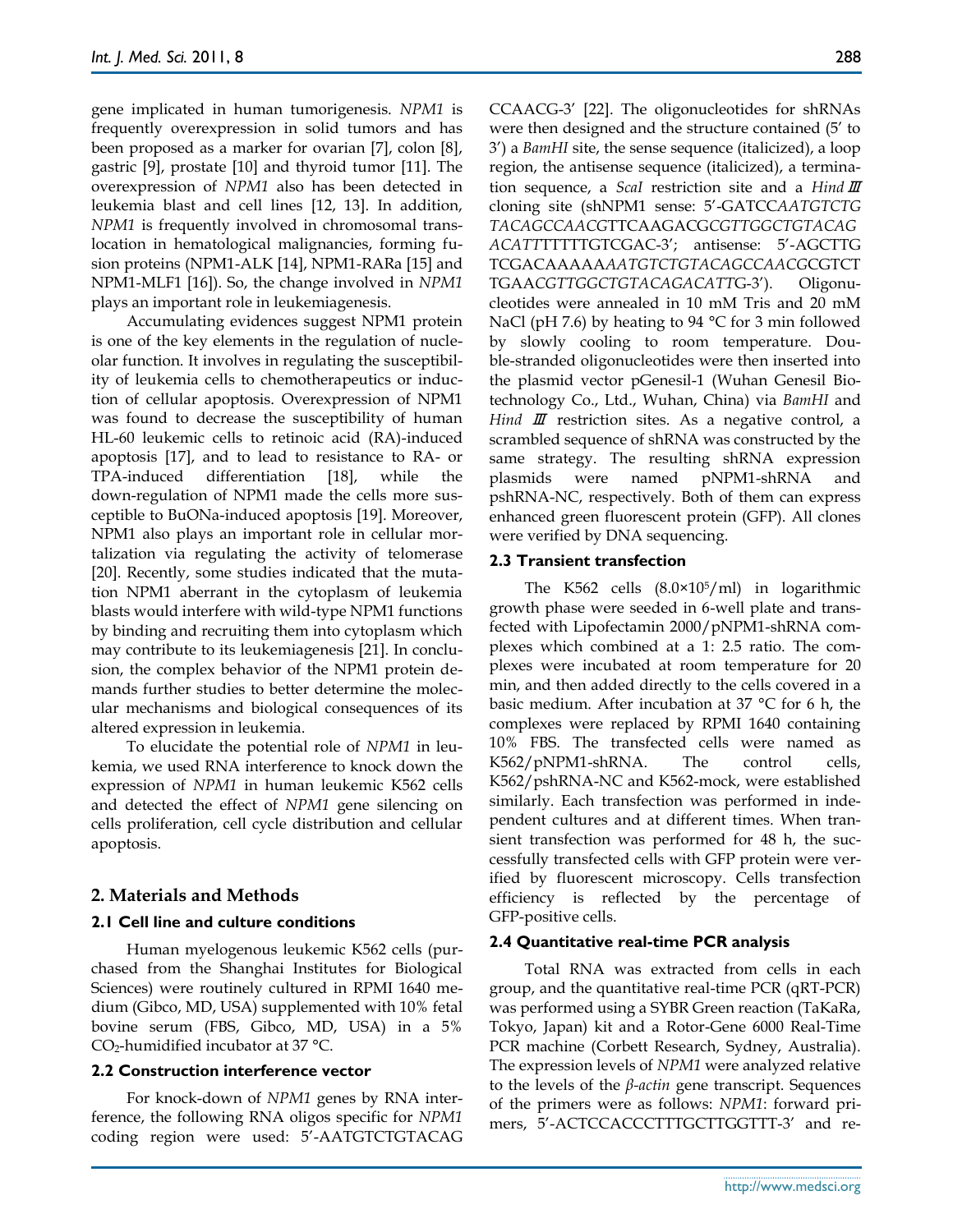verse primers, 5'-TTTGTCTCCCCACCATTTCC-3'; *β-actin*: forward primers, 5'-AGCGAGCAT CCCCCAAAGTT-3' and reverse primers 5'-GGGCACGAAGGCTCATCATT-3'. The reaction mixture for each direct qRT-PCR was performed using 10μl of SYBR Premix Ex Taw, 1 μl (0.4 μM) of each primer and 2 μl DNA, and in a total reaction volume of 20 μl. qRT-PCR reaction condition included predenaturation at 95 °C for 30 sec, followed by 40 cycles of denaturation at 95 °C for 5 sec and annealing at 60 °C for 30 sec. Three independent experiments were performed on the cells in independent cultures at 3 different times.

#### **2.5 Western blot**

Cells in each group were washed with ice-cold phosphate-buffered saline (PBS) triplicate and lysed by lysis buffer supplemented with protease inhibitor cocktail. Protein concentrations were determined by BCA method. A total of 50 μg of protein was resolved in 12% sodium dodecyl sulfate-polyacrylamide gel, and then transferred to polyvinylidene difluoride membrane. The member was blocked in 5% low-fat dry milk for 3 h, then was incubated with primary antibody for overnight at 4 °C (anti-NPM1 was used; 1:500 dilution; Santa Cruz Biotechnology, California, USA) and secondary antibody (goat anti-mouse antibody, 1:1 000 dilution, Zhongshan goldenbrioge Biotechnology Co., Ltd., Beijing, China) for 1 h at 37 °C. After triplicate washed with Tris-Buffered Saline Tween-20 (TBST), the autoradiograms obtained were scanned and exported for densitometry analysis. β-actin (anti-β-actin was used, 1:500 dilution; Santa Cruz Biotechnology, California, USA) was used to control the uniform protein content in samples. Three independent experiments were performed on the cells in independent cultures at 3 different times.

#### **2.6 Cells proliferation assay**

To measure cells proliferation rate, each group of cells were seeded in 96-well plates at a density of 3×10<sup>3</sup> cells per well. Cells proliferation was quantified at 0 h, 24 h, 48 h and 72 h with an MTT assay. 20 μl of MTT (5 mg/ml, Sigma, MO, USA) was added to each well and cultured for 4 h at 37  $^{\circ}$ C and 5% CO<sub>2</sub>. The liquid medium in the wells was replaced with 150 μl dimethylsulphoxide (DMSO, Sigma, MO, USA), and then the conversion of MTT into DMSO-soluble formazan by living cells was quantified by measuring the absorbance at 490 nm using a spectrophotometer. Cells growth curves were plotted with *OD* value as ordinate and time as abscissa. Three independent experiments were performed on the cells in independent cultures at 3 different times.

#### **2.7 Colony formation assay**

Colony formation assay was performed in semisolid culture medium containing 0.9% methylcellulose (Sigma, MO, USA) and 30% FBS. Each group of cells was seeded in dish at a density of  $1 \times 10^{3}$ /ml/dish. After incubating at 37 °C with 5% CO<sup>2</sup> for two weeks, routine colony counts were performed under an inverted microscope (XDS-1B, Beijing, China). Aggregates of 50 or more cells were scored as one colony and that of 3~50 cells as one cluster. Three independent experiments were performed on the cells in independent cultures at 3 different times.

#### **2.8 Flow cytometry assay**

Each group of cells were washed by PBS for three times, and then fixed with 70% cold ethanol. Cell-cycle analysis was carried out by flow cytometry (Becton Dickinson, CA, USA) after propidium iodide staining. Three independent experiments were performed on the cells in independent cultures at 3 different times.

#### **2.9 Spectrophotometry detection**

For determination of caspase-3 activity in the cells, Caspase-3 Assay kit (Clontech, Texas, USA) was used according to the manufacturer's instructions. In brief, cells  $(4 \times 10^6)$  in each group were routinely harvested, mixed with 50 μl cellular lysis buffer and then incubated on ice for 30 min. After centrifugation at 4 °C for 1 min, the supernatant (50 μl) was collected and mixed with 50 μl 2× reaction buffer and 5 μl caspase-3 substrate. The complexes was incubation at 37 °C in the dark for 4 h, the optical density values of the samples were read on a spectrophotometer at a wavelength of 400 nm, which represented the intracellular activity of caspase-3. The activity of caspase-8 was measured with the same proposal. Three independent experiments were performed on the cells in independent cultures at 3 different times.

# **2.10 Statistical analysis**

SPSS13.0 software was used for statistical analysis. Results were presented as the mean  $\pm$  SD for three different determinations. A Student's t-test was used to compare averaged values and values of *p*<0.05 were considered statistically significant.

# **3. Results**

# **3.1 Down-regulation of** *NPM1* **in K562 cells with RNAi**

To silence *NPM1* gene by RNA interference, we transfected pNPM1-shRNA with enhanced GFP into K562 cells. The results revealed that the percentage of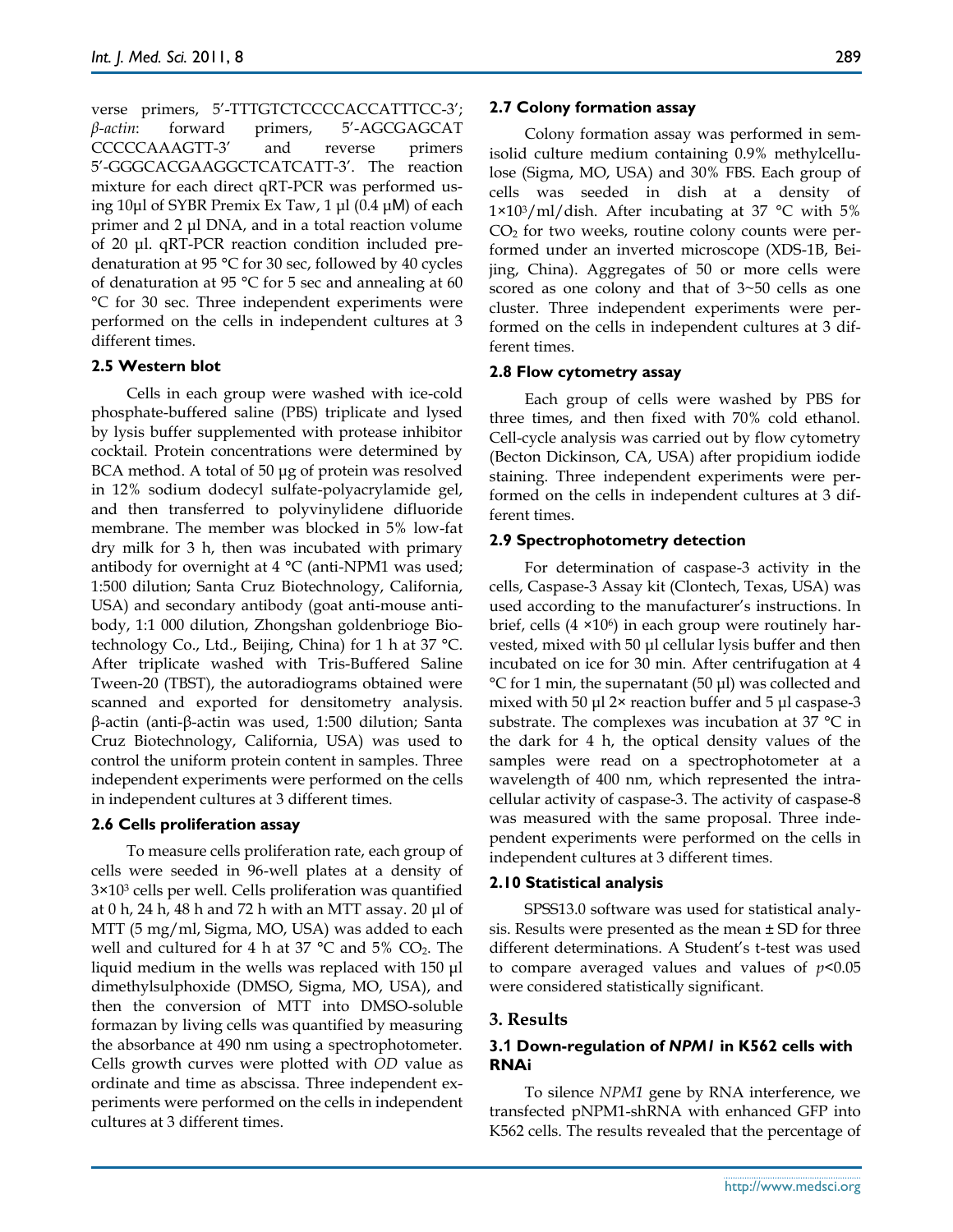GFP-positive cells in each group was 71.5%, 71.2% and 72.7%, respectively (Figure 1A), which indicated that the transfection efficiency was high. qRT-PCR and Western blot analysis showed that both the *NPM1* mRNA and protein levels were significantly lower in

K562/pNPM1-shRNA cells than those in controls (*p*<0.05, Figure 1B, C). No significant difference of *NPM1* mRNA and protein levels was found among the control groups (*p*>0.05, Figure 1B, C).



**Figure 1**. Transfection of the interference vectors and effect of *NPM1* gene silencing on NPM1 expression. **A**, The expression of GFP protein in transfected cells was detected by fluorescence microscopy (×200). (a), K562-mock cells; (b), K562/pshRNA-NC cells; (c), K562/pNPM1-shRNA cells. A representative example of this transfection results is shown. **B**, The level of *NPM1* mRNA expression was detected by qRT-PCR. The expression of *NPM1* mRNA in K562/pNPM1-shRNA cells was significantly decreased compared with the control groups. Data are shown as means ± SD of triplicate experiments. \**p* <0.05. **C**, The level of NPM1 protein expression was assessed by Western blot. The average signal intensity was standardized to β-actin. The expression of NPM1 protein in K562/pNPM1-shRNA cells was significantly decreased compared with the controls. Data were shown as means ± SD of triplicate experiments. \**p* <0.05.

#### **3.2 Down-regulation of** *NPM1* **suppressed K562 cells growth**

To determine whether down-regulation of *NPM1* has an influence on cells growth in vitro, the proliferation of K562 cells was evaluated by an MTT assay. The result showed that, compared with the controls, the proliferation of K562/pNPM1-shRNA cells was significantly inhibited in a time-dependent manner and the highest inhibitory rate was  $(52.7 \pm$ 2.5%) at 72 h (*p* < 0.05, Figure 2A). The inhibitory effect of pNPM1-shRNA on K562 cells growth was also confirmed by colony formation assay. As shown in Figure 2B, down-regulation of *NPM1* led to 40% reduction of colony numbers in K562/pNPM1-shRNA cells compared with the controls  $(p<0.05)$ . These data indicated that *NPM1* silencing could significantly inhibit K562 cells proliferation.

#### **3.3 Down-regulation of** *NPM1* **arrested K562 cells in the G1 phase**

To evaluate the effect of *NPM1* gene silencing on the cell cycle progression of K562 cells, the flow cytometry analysis was performed at 48 h after transfection. Results showed that in K562/pNPM1-shRNA group, the percentage of cells in G1 phase was significantly increased, while that in S phase was remarkably decreased (*p*<0.05, Figure 3 and Table 1). There was no significant difference in cell cycle distribution among the control groups (*p*>0.05, Figure 3 and Table 1). These data indicated that reduction of *NPM1* arrested the cell cycle progression.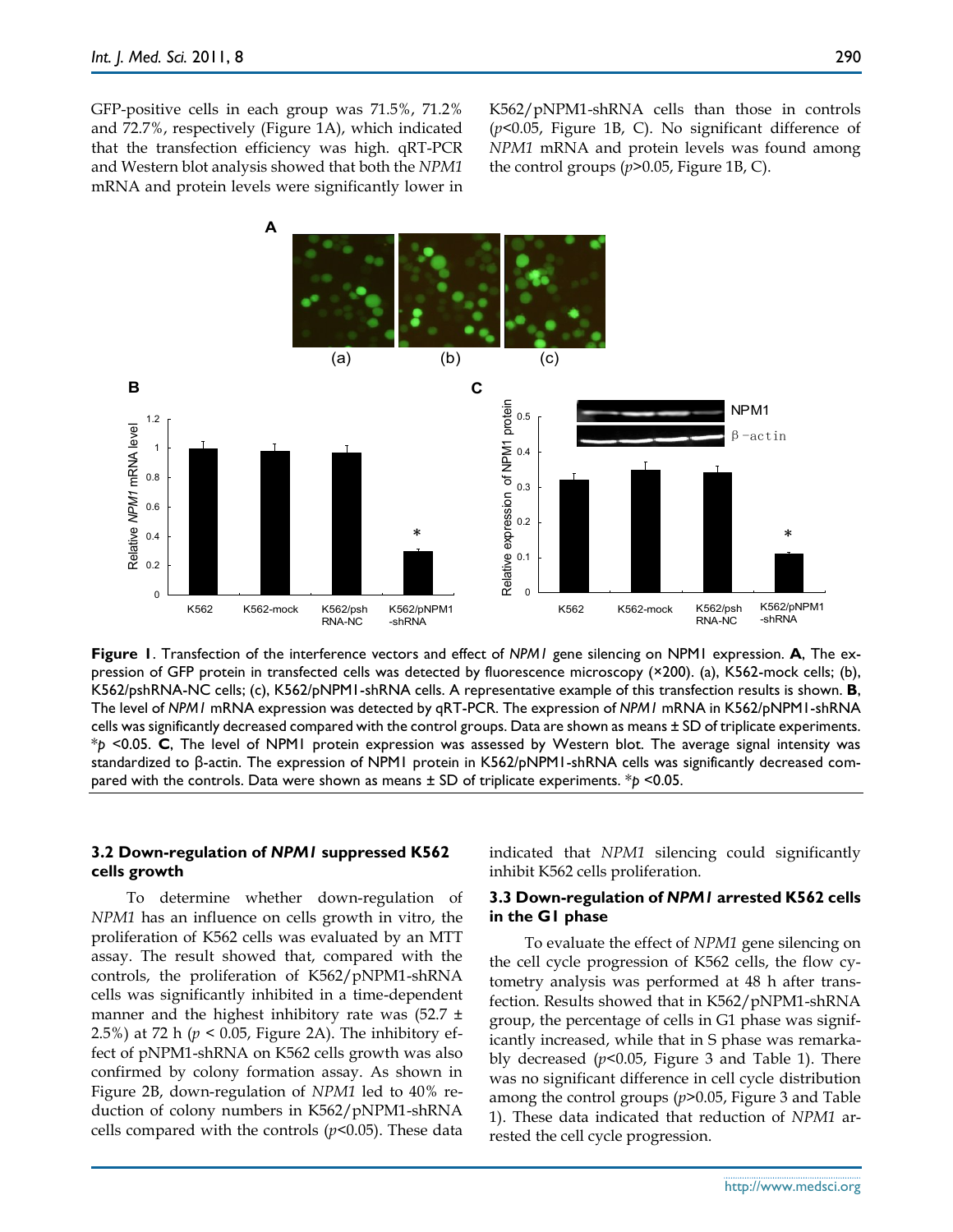

**Figure 2.** Effects of *NPM1* gene silencing on the proliferation of K562 cells. **A**, Cells proliferation was determined by MTT assay. At 0 h, 24 h, 48 h, and 72 h, the value of *OD* in the four groups was measured by absorbance at 490 nm. Treatment of K562 cells with pNPM1-shRNA resulted in growth inhibition in a time-dependent manner. Data were shown as means ± SD of triplicate experiments. \**p*<0.05. **B**, Proliferation potential of cells was determined by colony formation assay. The number of colonies in K562/pNPM1-shRNA cells was significantly reduced compared with the controls. Data were shown as mean ± SD of triplicate experiments, \**p*<0.05.



**Figure 3.** Effects of *NPM1* gene silencing on cell cycle of K562 cells. The distribution of cell cycle in each group was analysis by Flow cytometry. **A**, K562 cells; **B**, K562-mock cells; **C**, K562/pshRNA-NC cells; **D**, K562/pNPM1-shRNA cells. A representative example of the experimental results is shown.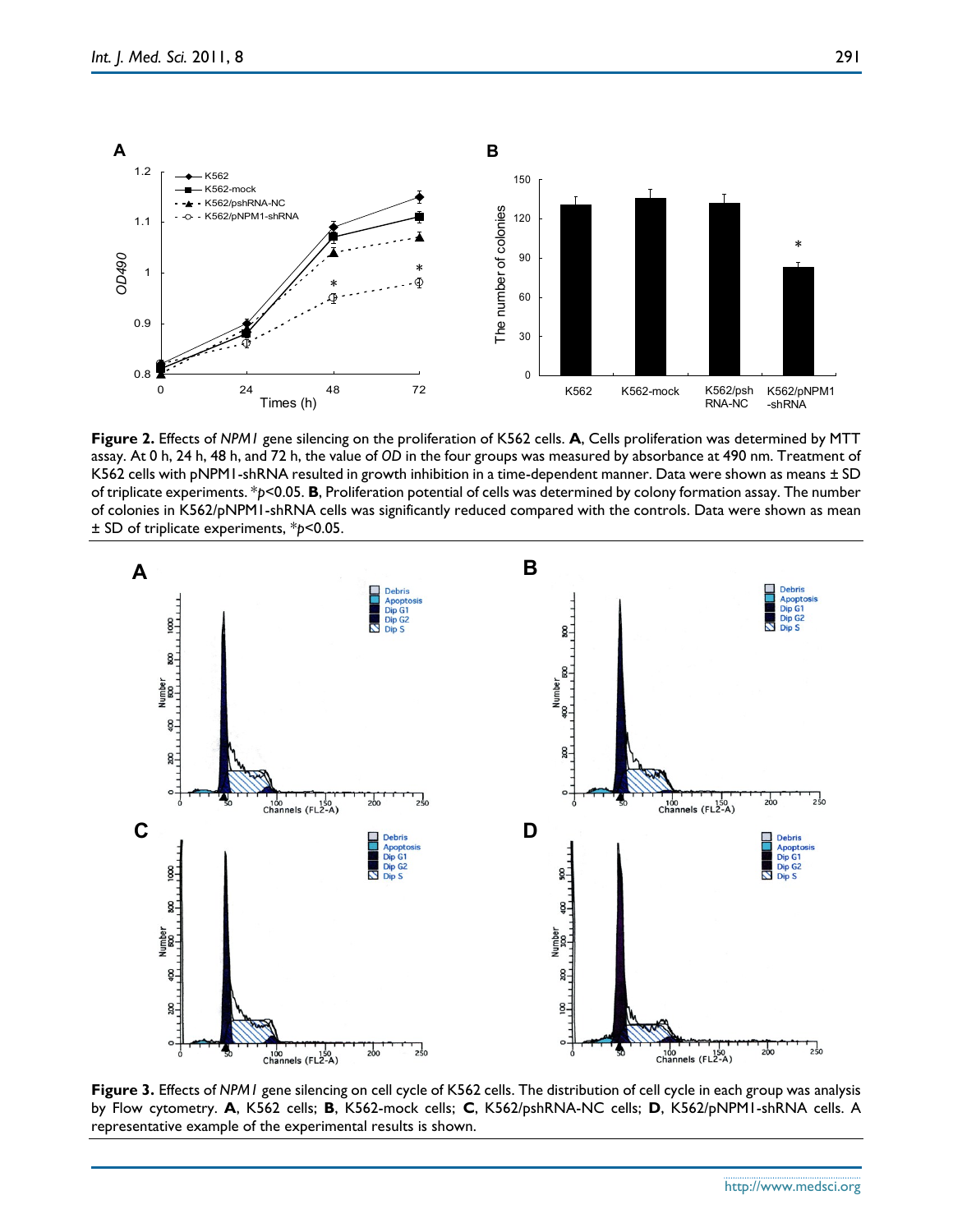| Transfection group | G1(%)            | S(%)             | G2(%)           |
|--------------------|------------------|------------------|-----------------|
| K562               | 44.75±3.97       | 52.86±4.63       | $2.40\pm1.14$   |
| K562-mock          | 44.19±2.27       | $51.30 \pm 2.63$ | $4.48 \pm 0.90$ |
| K562/pshRNA-NC     | $47.21 \pm 2.72$ | 48.58±2.84       | $4.23 \pm 1.20$ |
| K562/pNPM1-shRNA   | 57.51±1.67*      | 36.87±2.88*      | $5.62 \pm 2.14$ |

**Table 1.** Cell cycle distribution of transfected K562 cells

Data representd mean ± SD of triplicate experiments, \*  $p$ <0.05, as compared with K562, K562-mock and K562/pshRNA-NC.



**Figure 4.** Effect of *NPM1* gene silencing on the apoptosis of K562 cells. Caspases activities in the cells were measured by spectrophotometry. The relative activities of caspases in K562 cells were set as 1, and the values of other groups were standardized against it. Both caspase-3 and caspase-8 activities were significantly increased in K562/pNPM1-shRNA cells. Data were shown as mean ± SD of triplicate experiments, \**p*<0.05. **A**, Relative activity of caspase-3; **B**, Relative activity of caspase-8.

# **3.4 Down-regulation of** *NPM1* **increased K562 cells apoptosis**

To investigate the effect of *NPM1* gene silencing on the apoptosis of K562 cells, the activities of caspase-3 and caspase-8 were detected. The results showed that, compared with the controls, the relative activity of caspase-3 increased by (2.01±0.04) fold in the cells of K562/pNPM1-shRNA group (*p*<0.05, Figure 4A), and the relative activity of caspase-8 increased by (1.60±0.07) fold (*p*<0.05, Figure 4B). However, no significantly change of caspase-3 or caspase-8 activity was observed in the controls (*p*>0.05, Figure 4A, B). These findings suggested that *NPM1* silencing could increase the relative activities of caspases.

#### **4. Discussions**

NPM1, a multifunctional nucleolar protein, is found to be more abundant in tumor and aberrant of NPM1 has been proved to involve in the pathogenesis of diverse human malignancies. *NPM1* may function as an oncogene by promoting aberrant cell growth and by inhibiting programmed cell death [23]. However, few of studies reported the oncogenic potential of the overexpression NPM1 in hematopoietic malignancies. Here, we identify that reduction of *NPM1* by RNA interference can inhibit leukemic cells proliferation and induce cellular apoptosis.

In our study, RNA interference, a popular reverse genetic tool which inhibits gene expression through sequence-specific degradation of target mRNA was used. In order to avoid non-specific or off-target effects, three pairs of hairpin oligonucleotide sequences for *NPM1* had been designed and synthesized, and the interference efficiency of each one had been detected in the pre-test (data were not shown). At last, the most effective one was selected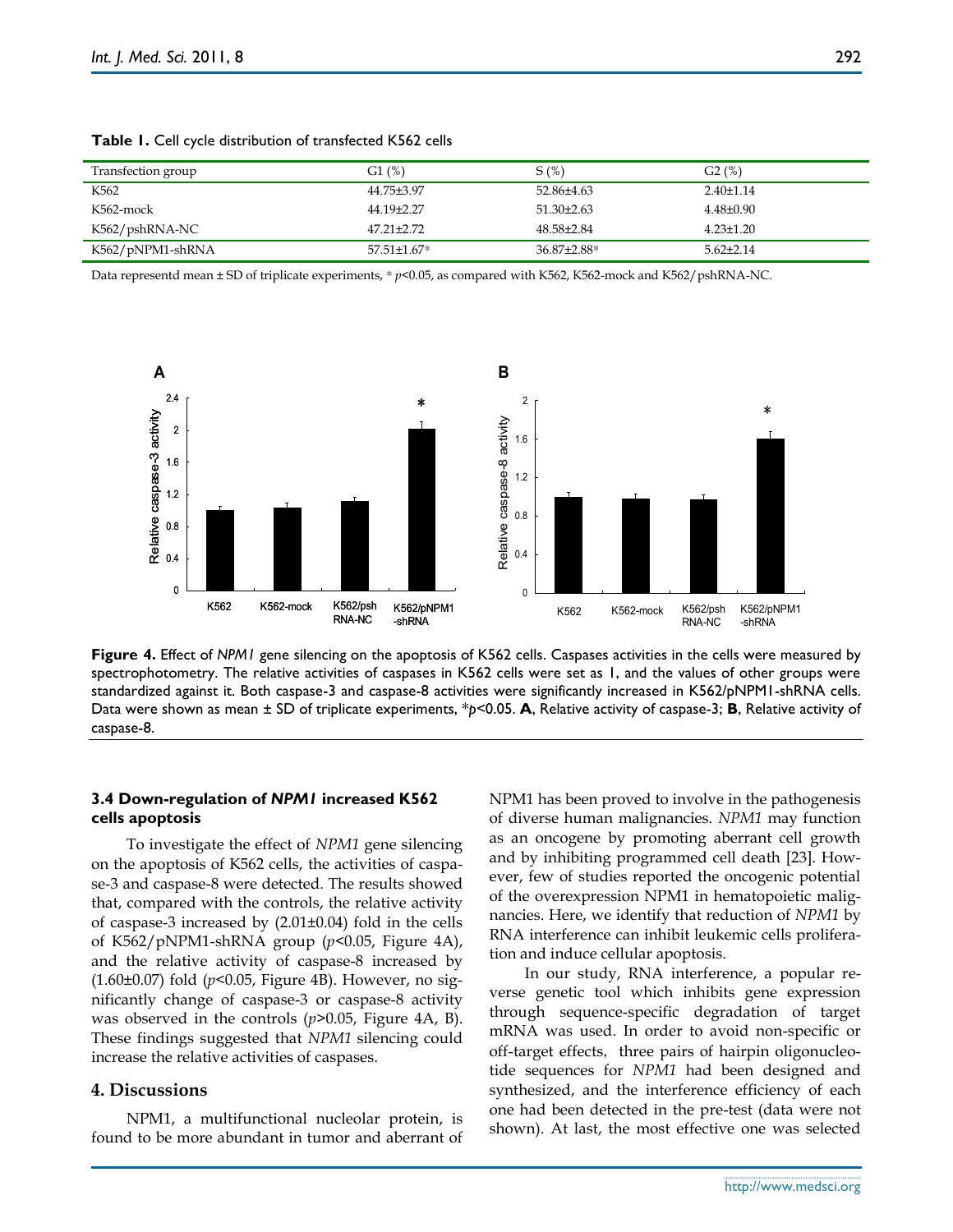for the further research. In this present study, the interference vector pNPM1-shRNA efficiently reduced NPM1 expression at both mRNA and protein levels. Since a nonspecific shRNA was also transfected as negative control, reduction of *NPM1* was due to specific silent effect of pNPM1-shRNA. Our results showed a similar inhibit efficiency with Li et al [22], who silenced the NPM1 with the same target region in FA-associated leukemic cell line UoC-M1.

After confirming reduction of NPM1 in the K562/pNPM1-shRNA cells, the biological characteristics *in vitro* of leukemic cells were explored. MTT assays showed that the cells growth of K562/pNPM1-shRNA was significantly inhibited in a time-dependent manner. Meanwhile, the number of colonies in the K562/pNPM1-shRNA cells was significantly reduced compared with the controls. These findings indicated that reduction of *NPM1* accounted for the inhibition of leukemia cells proliferation. NPM1 is reported to support cell growth based on its participation in synthesizing of ribosome and process the pre-rRNA molecule in the Internal transcribed spacer (ITS2) sequence [24], while knock-down of the *NPM1* gene in murine cells leads to an alteration in their ribosome profile [5]. It indicates that down-regulation of *NPM1* may impair its function on ribosome's synthesis, which may lead to cells growth block. In addition, we found the reduction of *NPM1*  significantly increased the K562/pNPM1-shRNA cells in G1 phase. Some studies reported that down-regulation of *NPM1* mRNA by an antisense construct resulted in the delay of cells entering mitosis [25]. NPM1 expresses highly during S and G2 phases and is duplicates concomitantly with the initiation of DNA synthesis [23], which suggested that down-regulation of *NPM1* may loss its duplicate function then delay the entry of cells into mitosis. As a result, down-regulation of *NPM1* may block the cell cycle progression.

Besides cells proliferation potential, we detected the effect of *NPM1* gene silencing on the apoptosis of the K562 cells. Caspase-3 plays a crucial role in apoptotic pathways and its expression is proportional to the cells apoptosis. Our results demonstrated that the relative activity of caspase-3 in K562/pNPM1-shRNA cells was significantly increased when compared with the controls, which indicated that reduction of *NPM1* could induce apoptosis occurrence. In addition, we also detected the activity of caspase-8. Caspase-8 is often the apical caspase activated in the death receptor systems which serves to eliminate unwanted hematopoietic cells through apoptosis. Some studies have indicated that interferon regulatory factor 1 (IRF-1) could activate

caspase-8 to induce apoptosis [26]. It also has been reported that overexpression of NPM1 suffered from IRF-1 inactivation and resist cell apoptosis [23]. In our study, the relative activity of caspase-8 in K562/pNPM1-shRNA cells was significantly increased, which indicated that induction of cellular apoptosis by silencing of *NPM1* gene was associated with the change of caspase-8 activity. However, it is important to further study the exact molecular mechanisms of *NPM1* on the apoptosis of leukemia cells.

In conclusion, our results demonstrated that inhibition of *NPM1* decreased leukemia cells growth and induced cellular apoptosis. This new information casts a light on the oncogenic potential of the *NPM1* overexpression in leukemia. However, to clarify the role of *NPM1* in regulation of hematological malignancies, the effect of *NPM1* overexpression on the cell biological behaviors still be investigated in the primary samples.

#### **Acknowledgements**

This project was supported by a grant from National Natural Science Foundation of China (No. 30872418) and Natural Science Foundation Project of CQ CSTC (No. 2010BB5363).

#### **Conflict of Interests**

The authors have declared that no conflict of interest exists.

#### **References**

- 1. Chan WY, Liu QR, Borjigin J, et al. Characterization of the cDNA encoding human nucleophosmin and studies of its role in normal and abnormal growth. Biochemistry. 1989; 28: 1033-9.
- 2. Okuwaki, M. The structure and functions of NPM1/Nucleophsmin/B23, a multifunctional nucleolar acidic protein. J Biochem. 2008; 143: 441-8.
- Sirri V, Roussel P, Gendron MC, et al. Amount of the two major Ag-NOR proteins, nucleolin and protein B23, is cell-cycle dependent. Cytometry. 1997; 28: 147-56.
- 4. Wu MH, Yung BY. UV stimulation of nucleophosmin/B23 expression is an immediate-early gene response induced by damaged DNA. J Biol Chem. 2002; 277: 48234-40.
- 5. Grisendi S, Bernardi R, Rossi M, et al. Role of nucleophosmin in embryonic development and tumorigenesis. Nature. 2005; 437: 147-53.
- 6. Colombo E, Bonetti P, Lazzerini Denchi E, et al. Nucleophosmin is required for DNA integrity and p19Arf protein stability. Mol Cell Biol. 2005; 25: 8874-86.
- 7. Shields LB, Gerçel-Taylor C, Yashar CM, et al. Induction of immune responses to ovarian tumor antigens by multiparity. J Soc Gynecol Investig. 1997; 4: 298-304.
- 8. Nozawa Y, Van Belzen N, Van der Made AC, et al. Expression of nucleophosmin/B23 in normal and neoplastic colorectal mucosa. J Pathol. 1996; 178: 48-52.
- 9. Tanaka M, Sasaki H, Kino I, et al. Genes preferentially expressed in embryo stomach are predominantly expressed in gastric cancer. Cancer Res. 1992; 52: 3372-7.